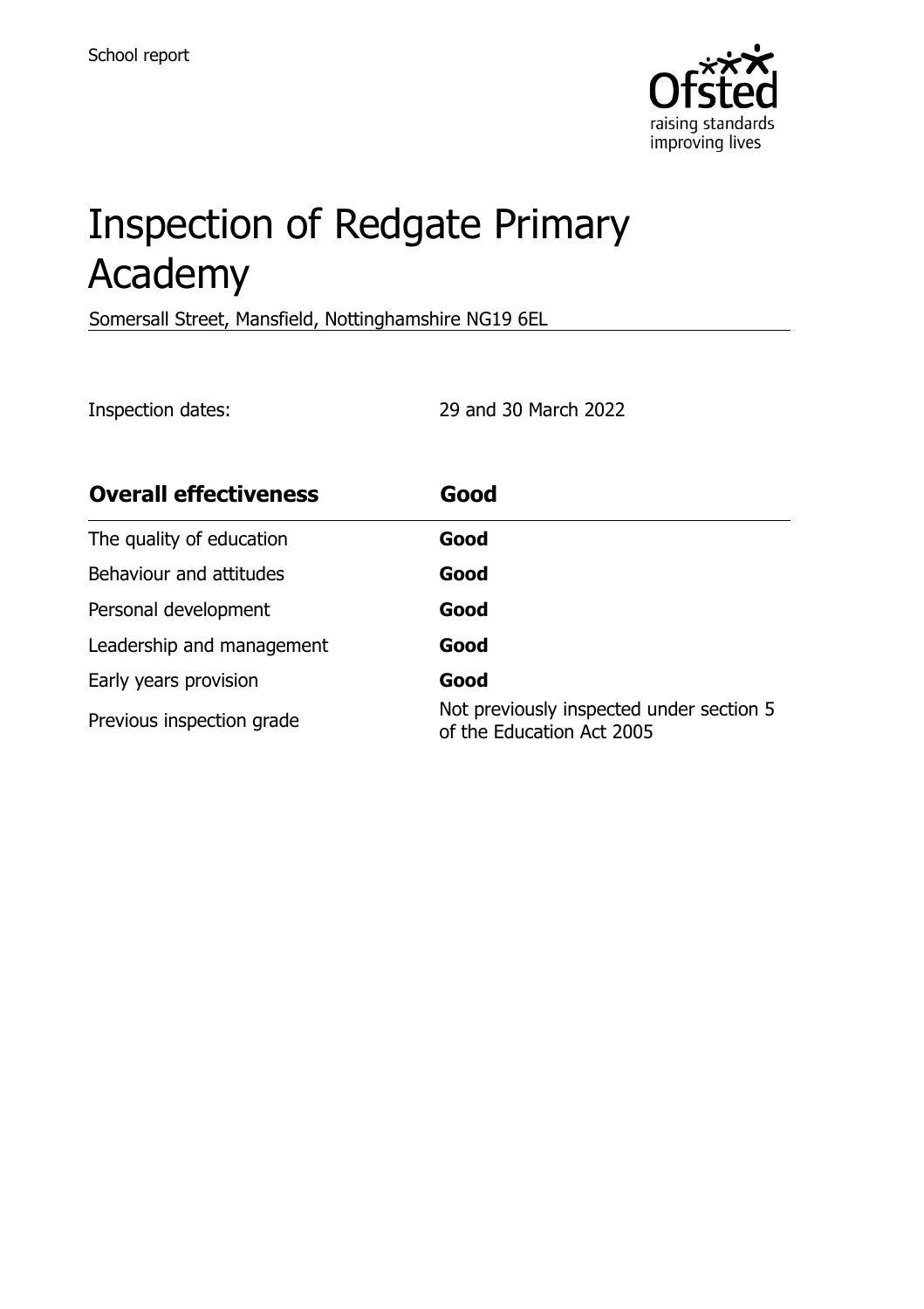

# **What is it like to attend this school?**

This school is friendly and inclusive. Leaders' vision for pupils to experience 'caring, sharing and learning together' is at the heart of the curriculum. Pupils receive personalised, good-quality care and education. Teachers create individual learning plans for pupils. Pupils work towards achieving appropriate targets. These targets are created from their education, health and care (EHC) plans. Pupils enjoy their time in school. They relish the 'immersion' days. They access a broad range of subjects. Pupils learn to work in an independent and collaborative way.

Staff get to know pupils very well. Pupils say that they feel safe here. Staff provide skilled support and nurture for pupils. There are trusting, positive relationships. Leaders work with external agencies and parents and carers to ensure support for pupils is effective.

Pupils develop their communication skills well, including through symbols and signing. From the early years, children learn to use suitable communication tools. Pupils can express their needs to adults. They know adults they can go to when worried. Pupils learn how to manage and understand their emotions and behaviour. Consistent routines help to reduce pupils' anxiety. Behaviour is generally good. Bullying is rare. Pupils say that staff sort out bullying or poor behaviour fairly and promptly.

#### **What does the school do well and what does it need to do better?**

Leaders have reviewed the curriculum. They have high expectations for pupils. They have developed three curriculum 'pathways' to meet pupils' complex needs. Each pathway provides pupils with a range of ambitious learning opportunities and experiences.

Staff make learning meaningful. They help pupils to engage with learning. Pupils make connections in their learning across subjects. In some subjects, such as mathematics, it is clear what teachers want pupils to learn. Pupils can practise and apply their knowledge as skills. For example, pupils use their mathematical skills when cooking. In art, pupils use their knowledge of the work of the artist Bridget Riley to inspire their own compositions. Leaders are in the process of developing and ordering the content in some subjects, such as history and geography.

Leaders prioritise reading. Teachers promote reading for pleasure and to allow pupils to discover new information. They link texts to what pupils are learning. The 'Redgate reading spine' ensures that pupils can enjoy a rich variety of texts. Children learn to read using phonics from the early years or as soon as they are ready to do so. The early years provision is rich with opportunities for children to develop their communication, language and reading skills. Pupils who need more help with reading receive focused support. Teachers provide extra phonics sessions where needed.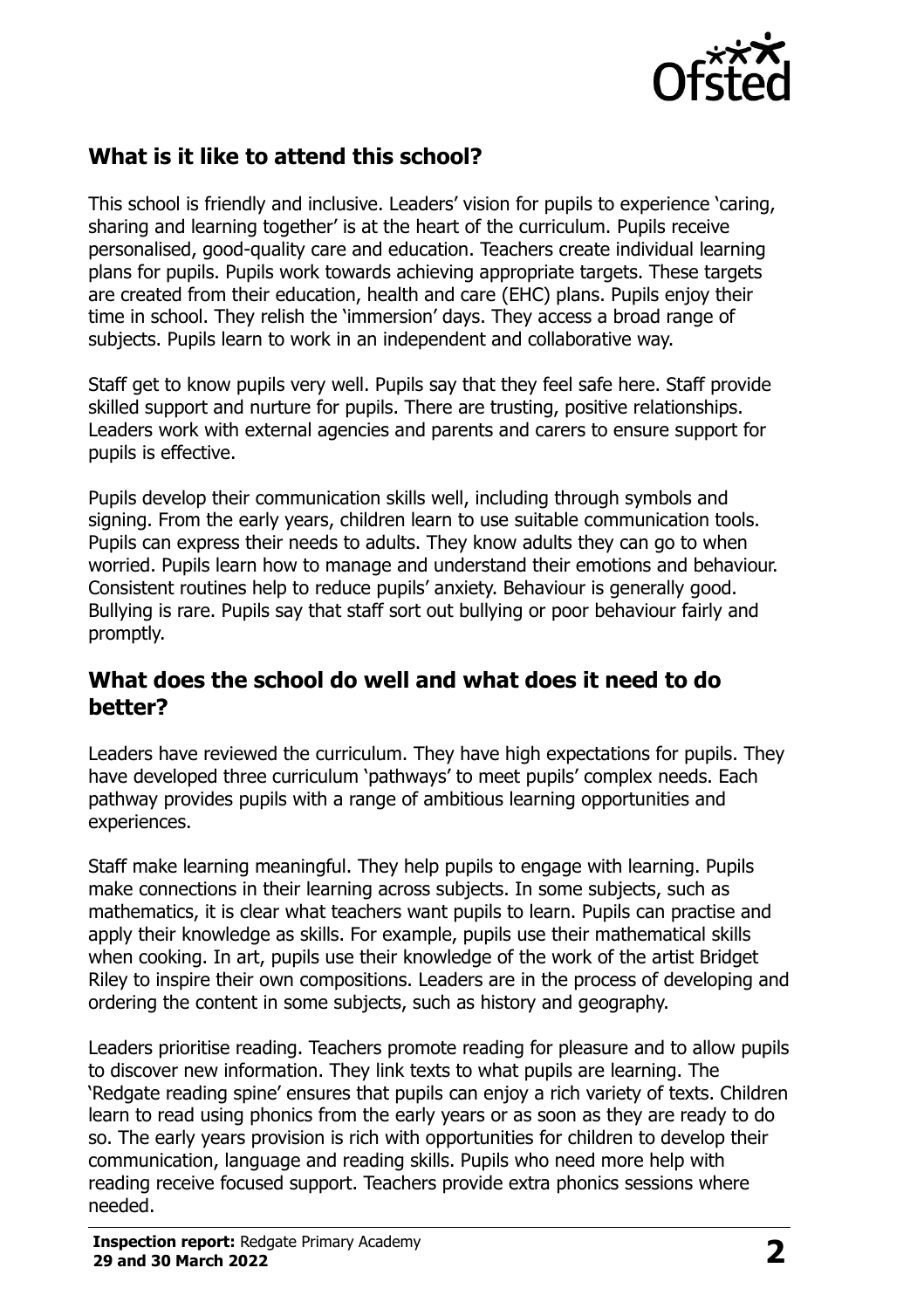

Staff have a secure understanding of pupils' additional needs. They make sure that learning matches pupils' individual needs well. Staff have a thorough understanding of the personal and academic progress pupils make. They establish clear routines and expectations from the early years. The provision considers pupils' often complex sensory requirements.

Pupils' personal development is a high priority. It is at the core of pupils' individual learning plans. Pupils learn to understand the reasons for their behaviour. They learn to take responsibility for their actions. There is a strong focus on helping pupils to keep safe, develop independence and acquire life skills. Teachers help pupils to develop their understanding of the wider world. The curriculum supports pupils' personal development well. Pupils learn about British values such as respect and democracy. They access relationship, sex and health education, which is adapted to meet their needs. Pupils take on responsibilities as members of the school council. They learn the importance of living healthy lifestyles. They relish their school lunches, which feature food from around the world.

Before the COVID-19 pandemic, pupils took part in a range of activities, including visits to places of worship, sports events and residential adventure activities. Leaders have ensured that pupils continue to enjoy their 'forest school' activities and take part in visits to the local area. Pupils recently enjoyed taking part in a table cricket competition with other schools at Nottingham University. Leaders are looking forward to broadening pupils' experiences again in the coming weeks and months.

Most staff feel well supported by leaders in their workload and well-being. They value the 'family' of staff who work well together. They appreciate the support of the multi-academy trust for their professional development. Parents speak highly of the school. A typical comment was, 'I can't thank the school enough for what they do on a daily basis for my child.'

### **Safeguarding**

The arrangements for safeguarding are effective.

Leaders provide staff with appropriate safeguarding training. Staff understand the vulnerability of the pupils in their care. They watch for any changes in the behaviour of non-verbal pupils which may indicate safeguarding concerns. Leaders make sure that pupils learn how to communicate any worries they may have to staff. Pupils learn about potential risks to their safety arising from bullying, knife crime and using the internet. They are taught how to manage these risks.

Governors ensure that safeguarding is a high priority for the school. They hold leaders to account for the actions they take to follow up safeguarding concerns.

### **What does the school need to do to improve?**

**(Information for the school and appropriate authority)**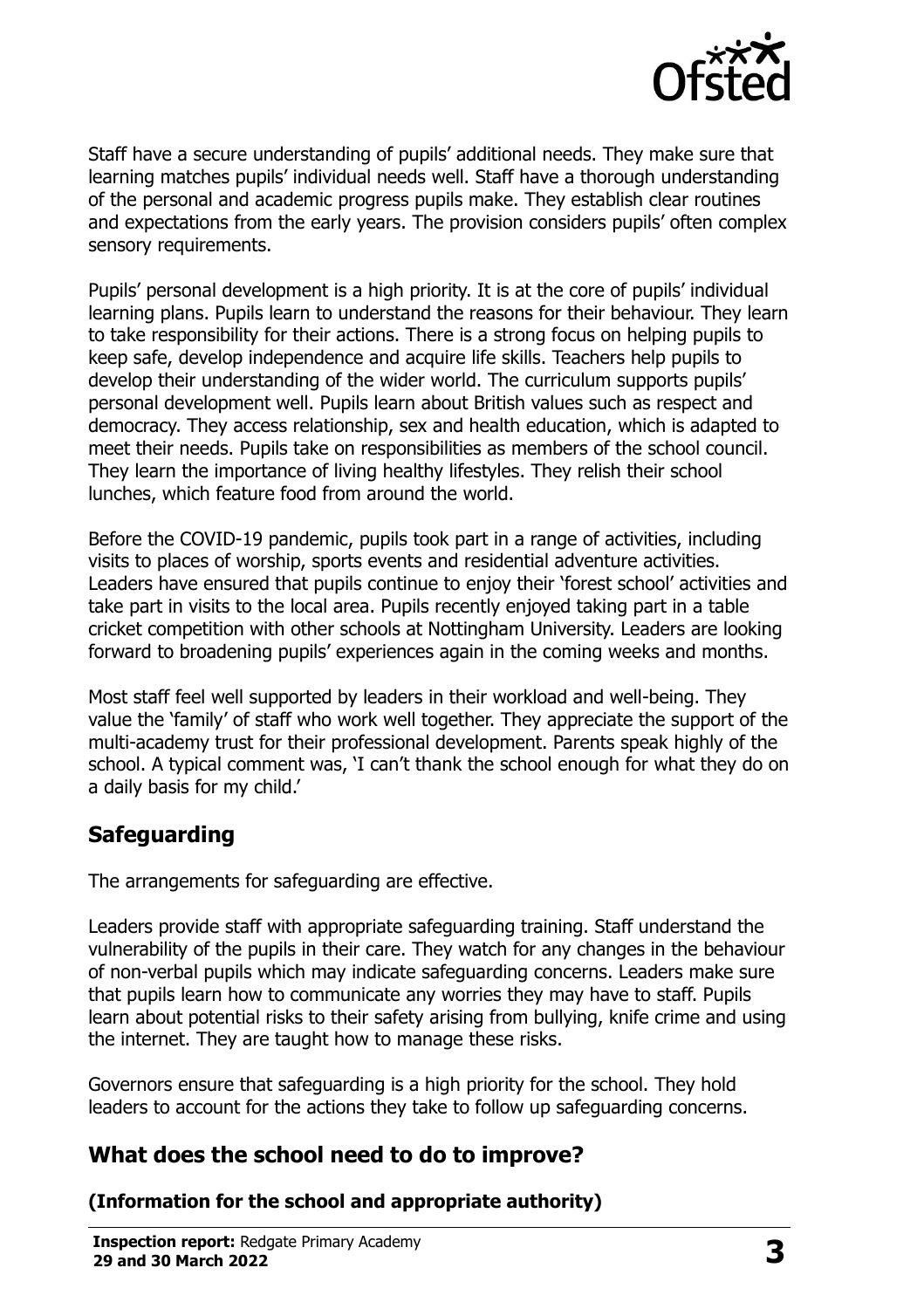

■ The school's curriculum is not yet sufficiently well planned and sequenced in some subjects. However, it is clear from leaders' actions that they are in the process of bringing this about. For this reason, the transitional arrangements have been applied. Leaders need to complete the process of reviewing the curriculum in all subjects within their identified timescale. In so doing, they should ensure that there is clarity in all subjects about what knowledge pupils should learn and when.

### **How can I feed back my views?**

You can use [Ofsted Parent View](http://parentview.ofsted.gov.uk/) to give Ofsted your opinion on your child's school, or to find out what other parents and carers think. We use information from Ofsted Parent View when deciding which schools to inspect, when to inspect them and as part of their inspection.

The Department for Education has further quidance on how to complain about a school.

If you are the school and you are not happy with the inspection or the report, you can [complain to Ofsted.](http://www.gov.uk/complain-ofsted-report)

#### **Further information**

You can search for [published performance information](http://www.compare-school-performance.service.gov.uk/) about the school.

In the report, ['disadvantaged pupils'](http://www.gov.uk/guidance/pupil-premium-information-for-schools-and-alternative-provision-settings) refers to those pupils who attract government pupil premium funding: pupils claiming free school meals at any point in the last six years and pupils in care or who left care through adoption or another formal route.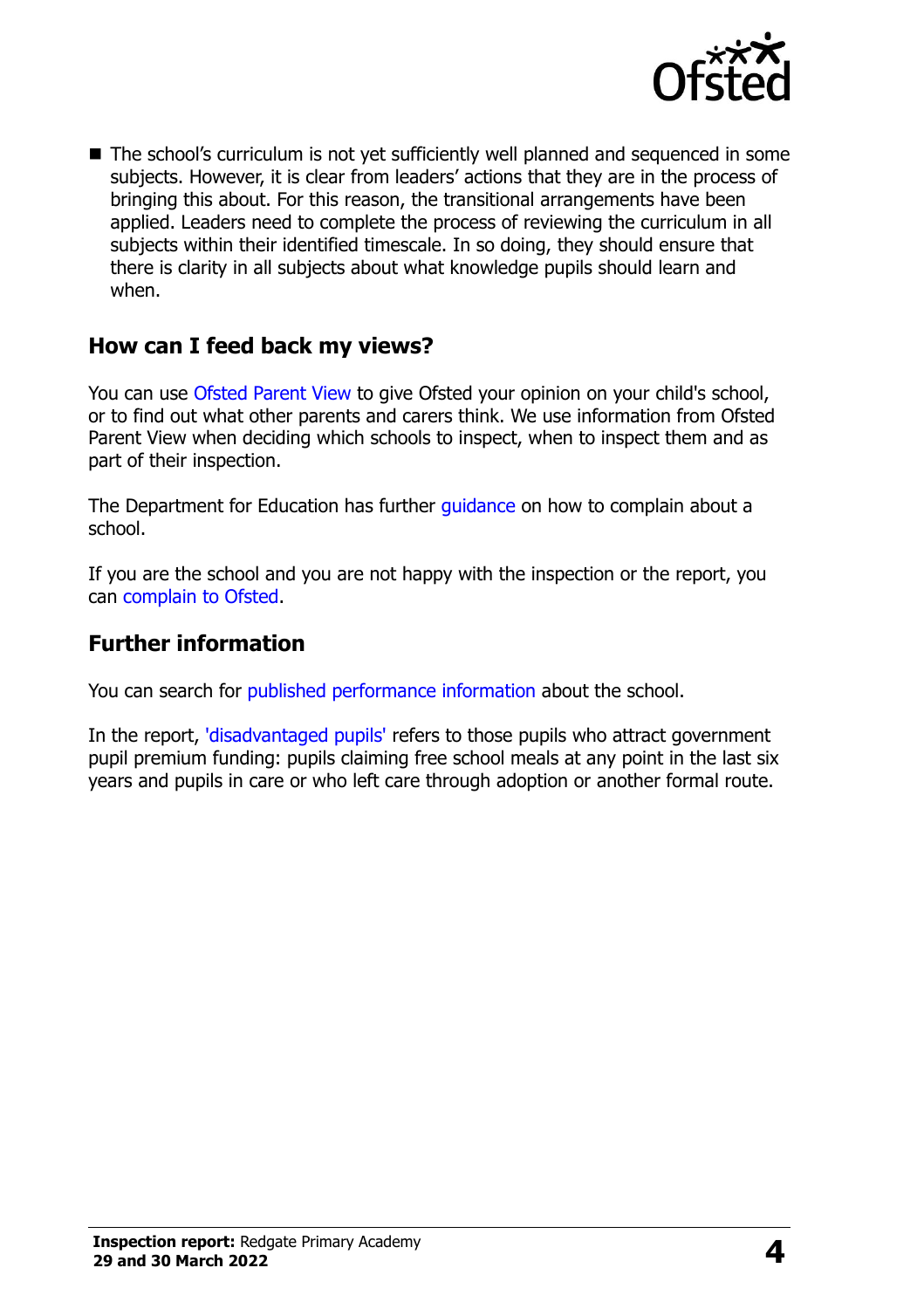

# **School details**

| Unique reference number             | 144024                                     |
|-------------------------------------|--------------------------------------------|
| <b>Local authority</b>              | Nottinghamshire County Council             |
| <b>Inspection number</b>            | 10212010                                   |
| <b>Type of school</b>               | Primary                                    |
| <b>School category</b>              | Academy special sponsor-led                |
| Age range of pupils                 | 3 to 11                                    |
| <b>Gender of pupils</b>             | Mixed                                      |
| Number of pupils on the school roll | 56                                         |
| <b>Appropriate authority</b>        | Board of trustees                          |
| <b>Chair of trust</b>               | Michael Quigley                            |
| <b>Executive Principal</b>          | Gareth Letton<br>Courtney Hoop (Principal) |
| <b>Head of School</b>               | <b>Claire Gouthwaite</b>                   |
| Website                             | https://www.redgateprimary-ac.org.uk       |
| Date of previous inspection         | Not previously inspected                   |

# **Information about this school**

- Redgate Primary Academy converted to become an academy school in October 2017. When its predecessor school, Redgate School, was last inspected by Ofsted, it was judged to be inadequate overall.
- The school is a member of the Diverse Academies Trust.
- The school caters for pupils with EHC plans who have a range of special educational needs and/or disabilities. These include: specific learning difficulty; visual impairment; speech, language and communication difficulties; and autistic spectrum disorder.
- The school shares a governing body with Yeoman Park Academy, which is a member of the same multi-academy trust.
- The school does not use any alternative providers.

# **Information about this inspection**

The inspectors carried out this inspection under section 5 of the Education Act 2005.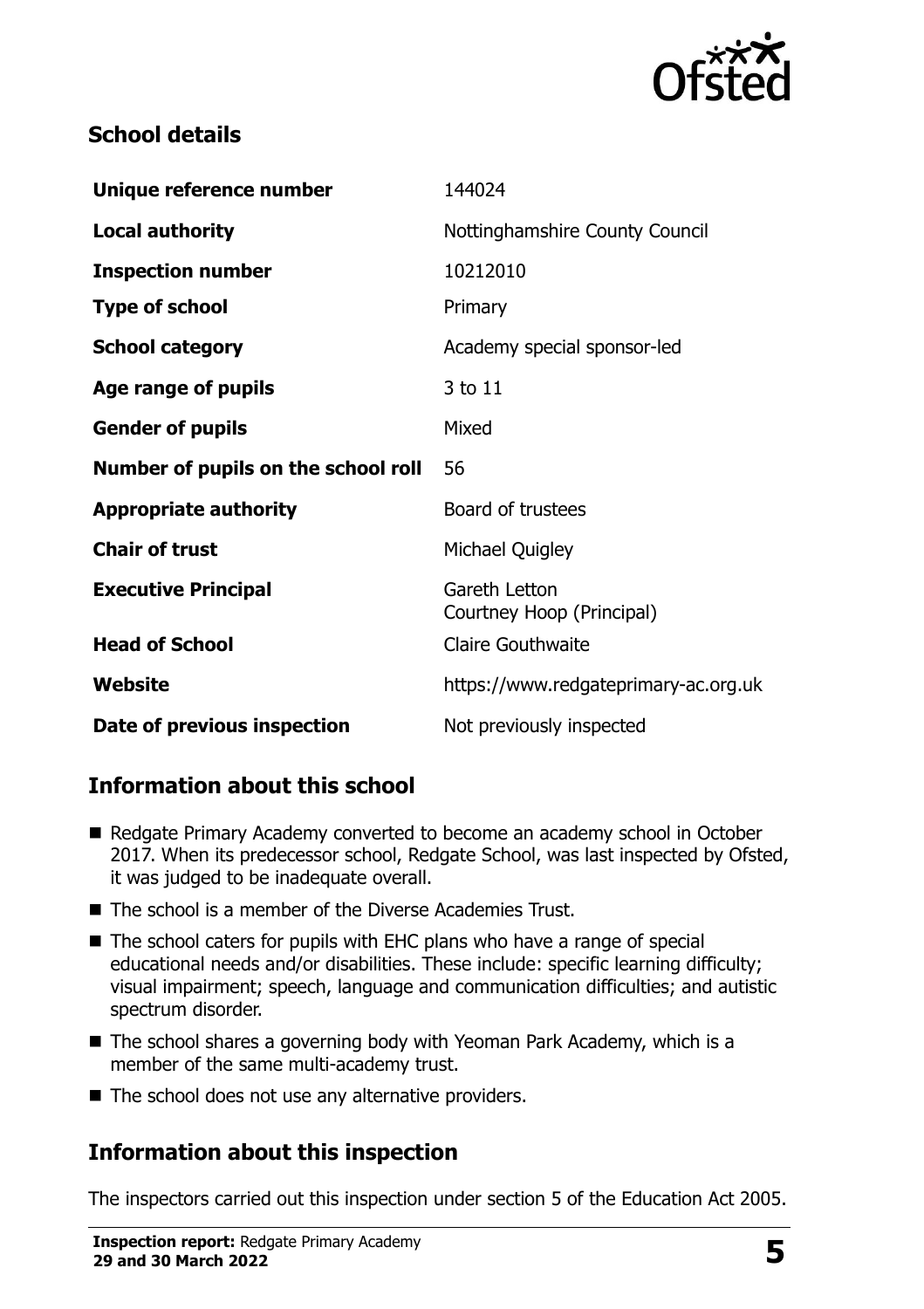

This was the first routine inspection the school received since the COVID-19 pandemic began. Inspectors discussed the impact of the pandemic with leaders and have taken that into account in their evaluation of the school.

- $\blacksquare$  Inspectors held meetings with the head of school, the principal, the executive principal, the leader for the early years and several curriculum leaders. They also spoke to members of staff. Inspectors spoke to parents at the beginning of the school day and met with some pupils.
- The lead inspector met with the chair of governors, the vice-chair of governors, the chief executive officer of the trust, a trustee and the chief education officer with responsibility for primary and special schools for the trust.
- Inspectors carried out deep dives into subjects within the strands that make up the school's three curriculum pathways. These included: 'my communication' and reading; 'my thinking and problem-solving skills' and mathematics; 'my creativity' and art; and 'my personal, social and emotional development' and relationships education. Inspectors looked at curriculum plans for these subjects with curriculum leaders, visited lessons, spoke to teachers, spoke to some pupils about their learning and looked at samples of pupils' work.
- Inspectors spoke to curriculum leaders and looked at planning and pupils' work for other subjects such as history, geography, religious education and computing. The lead inspector listened to some pupils reading.
- Inspectors discussed with leaders and staff the school's approach to safeguarding pupils and checked the single central record. Inspectors reviewed records relating to behaviour, attendance and safeguarding. Checks were made on staff training and safeguarding procedures.
- Inspectors considered the responses to Ofsted's surveys.

#### **Inspection team**

Stephanie Innes-Taylor, lead inspector Her Majesty's Inspector Liz Moore **Calculation** Controller Controller Controller Controller Controller Controller Controller Controller